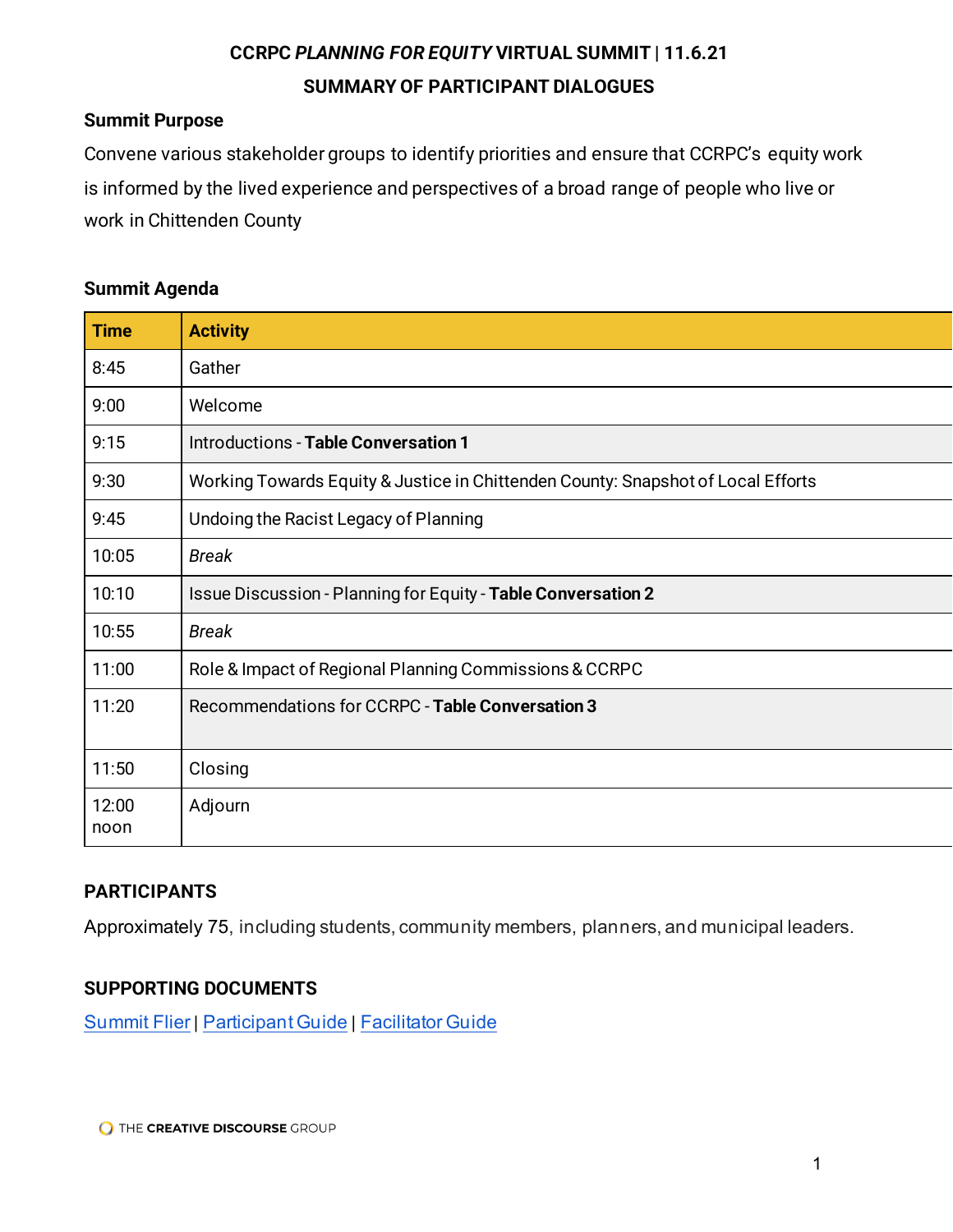# **Feedback from Participant Dialogues**

# **RECOMMENDATIONS/POTENTIAL ACTIONS FOR CHANGE**

In Table Conversation 3, participants were asked to share their ideas for actions or strategies that CCRPC and its partners can take to help Chittenden County make progress towards building racial and economic justice.

# **Community/Stakeholder Engagement (15 comments)**

Engaging community members and stakeholders was the strategy most commonly noted by participants. There are barriers that exist which limit public participation in the planning work that happens in communities. Participants shared specific suggestions to overcome these barriers such as: providing stipends, reaching out to specific groups, providing translation services, and offering multiple ways for people to participate.

> *"We need to have honest conversations on race and increased engagement of BIPOC residents in planning."*

# **Embedded Equity Work (10 comments)**

The next strategy that was mentioned most commonly by participants was the need to embed equity work throughout organizational structures. Equity audits and the application of an equity lens should be applied to all aspects of planning and development, and that the CCRPC could potentially assist municipalities with this work.

> *"Incorporate our equity goal within other goals (housing, economic development, transportation), rather than simply having equity as its own goal tacked on to the end of a list."*

# **Local/Municipal Initiatives (10 comments)**

In addition to ensuring an equity lens is applied to all future planning and development work, participants noted the need for local/municipal committees or groups that would provide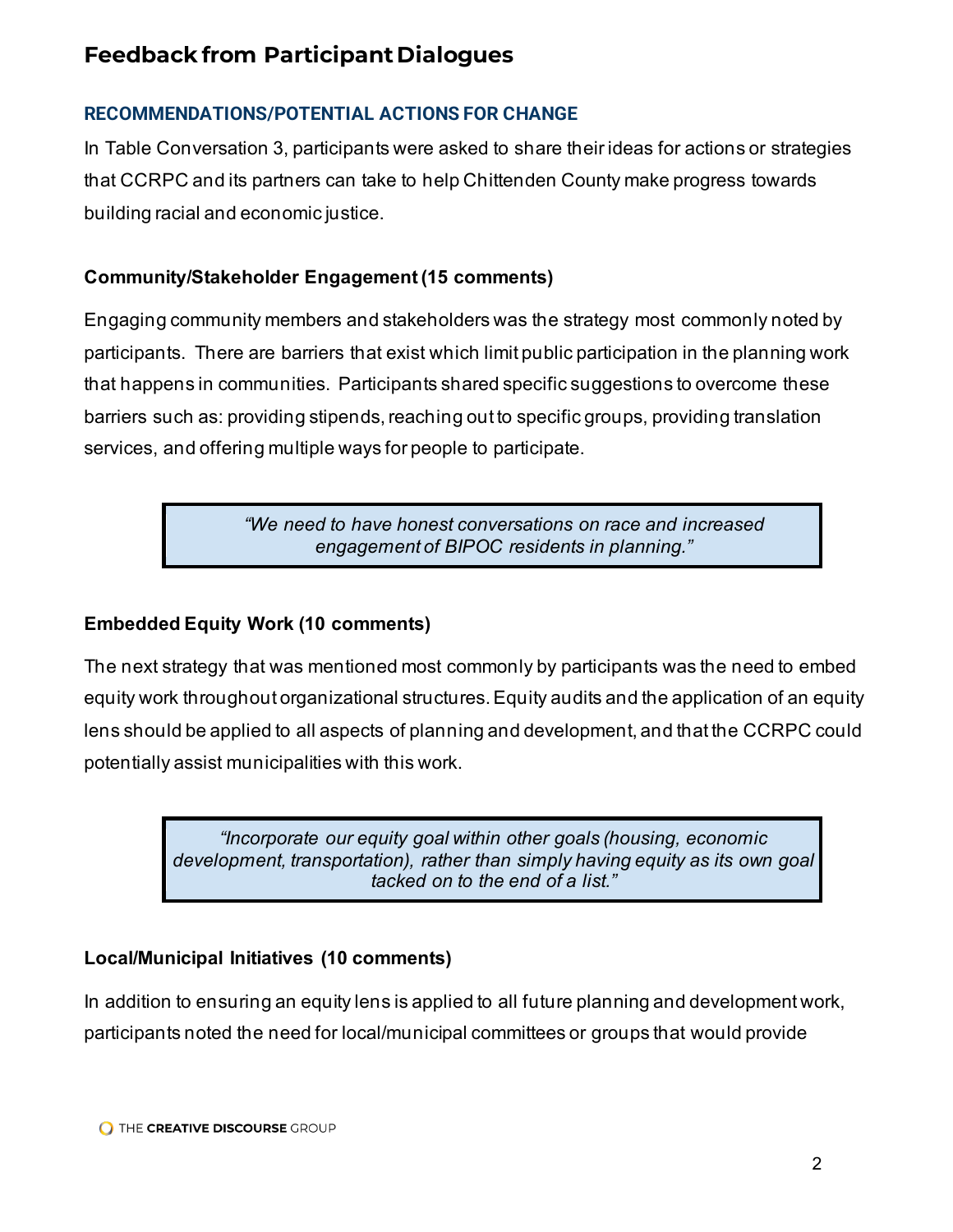oversight. Committees such as the Burlington Racial, Equity, Inclusion and Belonging Committee were referenced.

> *"It would be great to hear more about the accomplishments of various committees or boards that are addressing racial equity at a municipal level."*

#### **Policy Change (10 comments)**

Making lasting, systemic change also requires work at the policy level. Specific examples included changes to Act 250, the banking and lending system, and protection for renters.

*"[The] system needs to change, not the BIPOC community. Change the system so that BIPOC can feel more comfortable and not like they need to go super far out of the way to just get the same benefits as someone who is Caucasian."*

#### **Zoning and Development (7 comments)**

Many participants also identified areas for improvement in current zoning and development rules and regulations. Examples included: Easing requirements for water and sewer permitting, making it easier to build accessory housing units and looking at municipal minimum lot size requirements.

> *"In addition to tax incentives, maybe direct construction subsidies for affordable and accessible units"*

# **Education and Communication (5 comments)**

Several participants pointed out the need to educate the public, planners and commissioners, in a clear, transparent way that avoids jargon, provides a shared understanding of the issues, and offers concrete examples of what change could look like.

"Understanding *of fair housing laws is crucial (can the CCRPC help?)."*

# **Concrete Investment (5 comments)**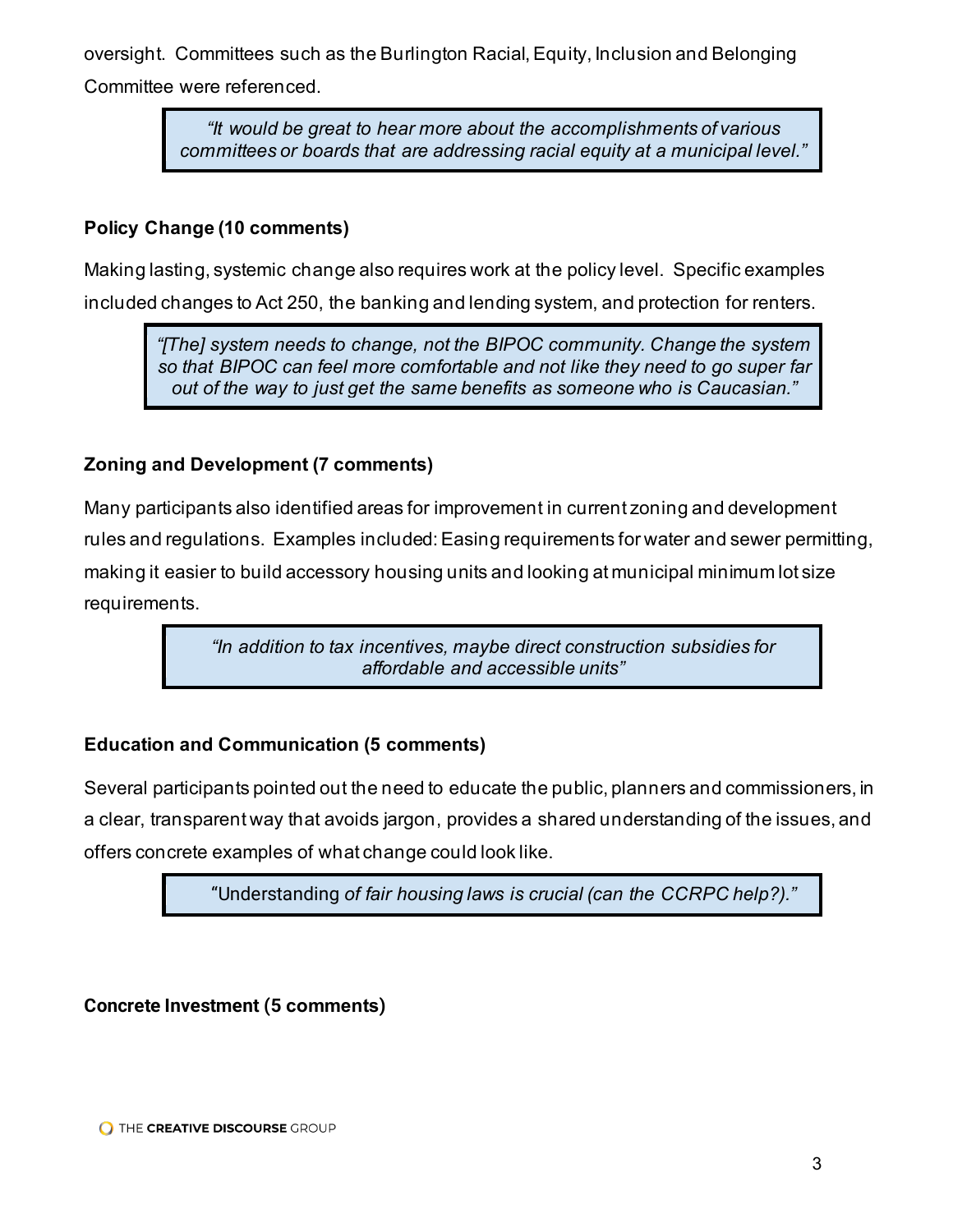Several Summit participants suggested concrete investments as a strategy for change. Examples included using funds from the American Rescue Plan on equity issues, hiring an organization to give equity related feedback on projects and initiatives and more general investment on housing and schools. Participants encouraged the city of Burlington to consider making concrete investments in equity related programs, such as affordable housing and schools with the millions of ARP funding.

> *"The areas where rich people are living are nicer -- roads are nicer. Go where we live and the roads are bad and it is not as nice. Why? Need better planning. Understand that infrastructure is not changing but give help to people. Disparities in housing and health."*

# **Board/Leadership Diversity (5 comments)**

Participants of the Summit relayed the need for more diversity on local boards and municipalities and emphasized the importance of including voices of folks with lived experience in positions where local policies are made. It was also noted that compensation is a key component of ensuring diverse participation.

> *"Undo structural racism within government by having people of color as decision makers in those governmental systems."*

# **Accountability (3 comments)**

A few Summit participants raised the importance of accountability and asked that processes that are in place be reviewed at regular frequencies with an equity lens. A desire to hold city, municipal and state governments accountable to equity policies that currently exist was also shared by participants.

> *"There needs to be more accountability in the design (referring to Burlington's REIB Dept or the States Office of Equity and Inclusion) that currently exists for "quasi" government entities at the county level."*

# **Environment v Housing (2 comments)**

There were a few comments from participants related to environmental preservation and how they interact with development. Innovative solutions are needed to balance the need for dense,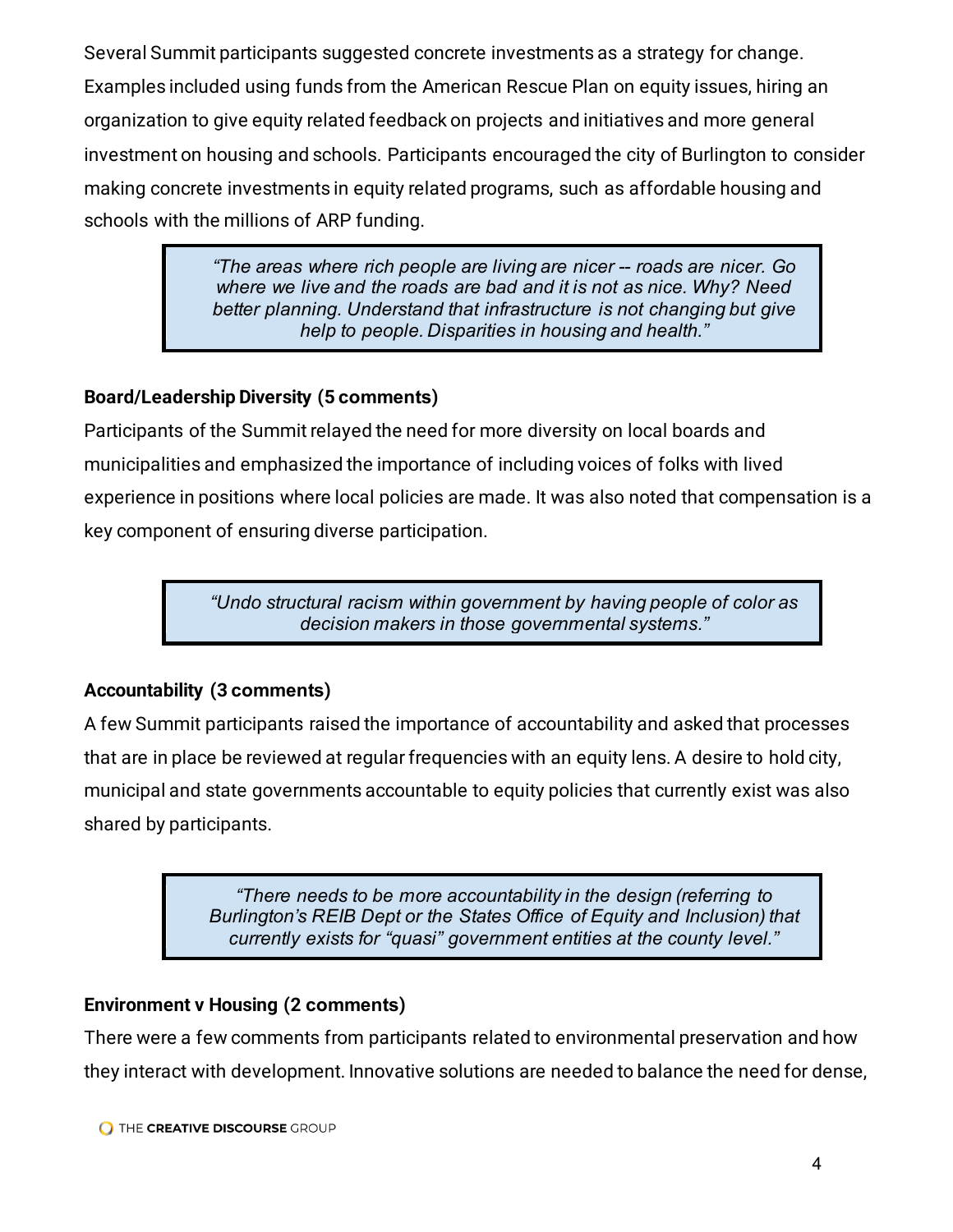mixed-use communities to address the housing affordability and shortage in Vermont with environmental and climate concerns.

#### **Transportation (2 comments)**

Participants noted that transit-oriented development in our downtowns and village towns can help address housing challenges by allowing for the creation of more housing options in walkable communities that are accessible to public transit. A suggestion was also made for CCRPC to review other transportation organizations in similar settings for ideas and best practices.

#### **Uncategorized (5 comments)**

The following suggestions were made by participants that did not fall into any specific category noted above, highlighting the participants' desire to have CCRPC prioritize equity in their work.

- Compounding effect. Even if you change what's happening today, it will take generations to take effect
- Once CCRPC has capacity, support folks sitting in staff and volunteer spaces with a specific focus on equity work with others in the region similar to the housing commission convening (e.g. equity commission convening or equity liaisons convening)
- Revolution!
- No development in Vermont. Kids say it is a dead state. We need development or kids will leave.
- Affinity spaces safe spaces for LGBTQ/BIPOC groups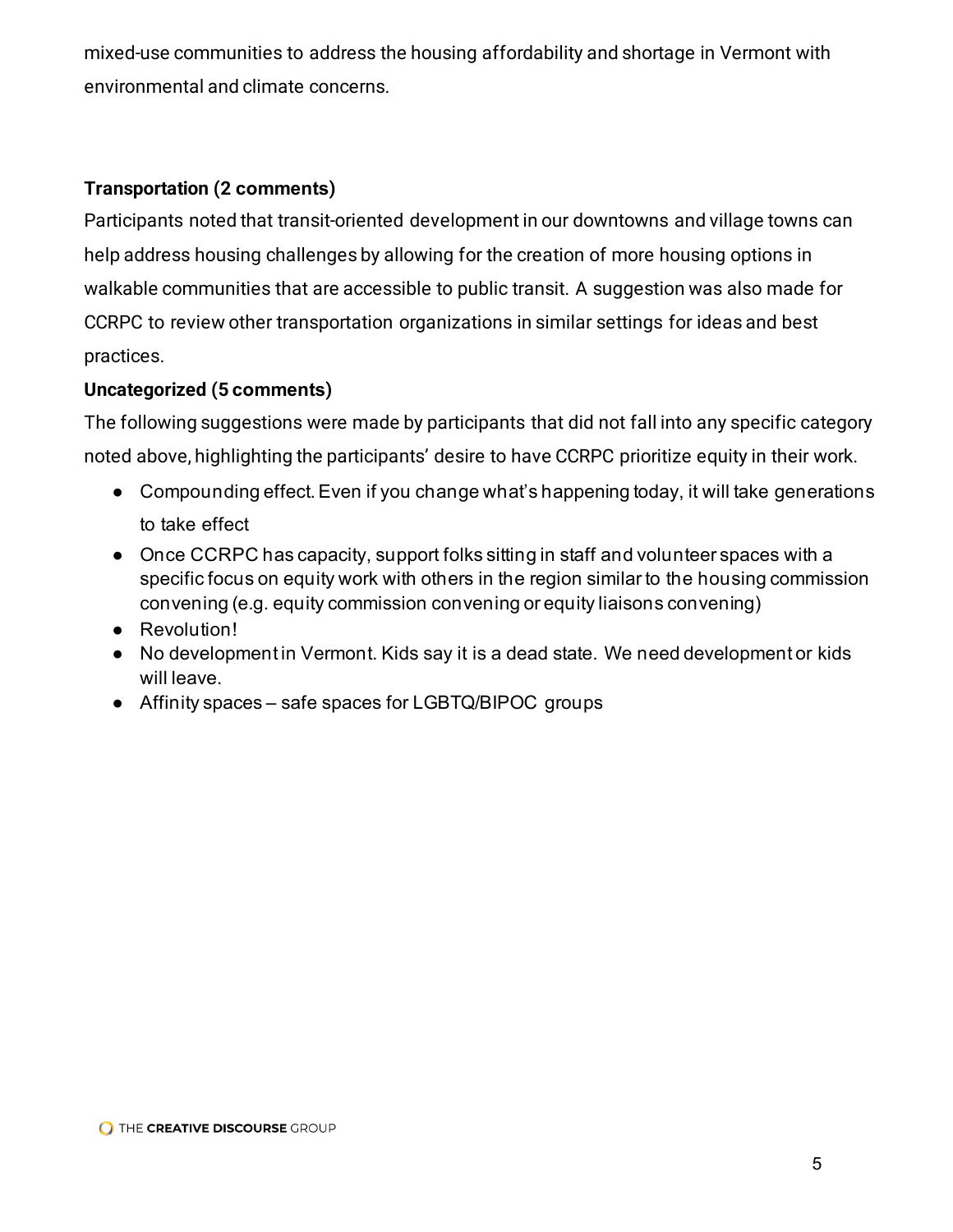#### **CONDITIONS HOLDING THE PROBLEM IN PLACE**

In Table Conversation 2, participants were given the opportunity to analyze a planning challenge with an equity lens and identify conditions holding this problem in place, with the intent of gathering feedback to inform CCRPC's thinking about how to embed an equity lens in their planning work.

# **Housing (27 comments)**

Participants overwhelmingly identified housing as a condition that is holding the problem in place. Although cost and access to housing were noted most frequently, participants also noted housing policy, stigma towards renting, and second home ownership as contributing factors to the housing challenges in Chittenden County.

> *"Housing is expensive because developers are made to pay for sidewalks and parks as part of their developments. This is something we do in New England, not other places in the country. Impact fees, open land requirements, sidewalks, roads, etc. cause the price of housing to be very high because developers pass on this cost to the home buyer. Then there are association fees that the people in the new developments pay for maintenance. Municipalities also have to hire more people and buy more equipment to maintain all the new paths and sidewalks. In Denver, homeowners are responsible for clearing the sidewalks in front of their homes or after a certain amount of time receive fines."*

# **Zoning and Development (10 comments)**

Many participants of the Summit indicated that Zoning and Development laws contribute to holding the problem in place. It was noted that Zoning laws are designed to restrict and can be prohibitive. Participants reflected that preferences for single-family homes and larger lot sizes are factors that can be changed to encourage more multi-unit housing to be built which will help the housing supply challenge.

> *"Zoning is prohibitively restrictive. To incorporate diversity and tackle housing affordability, zoning needs to change."*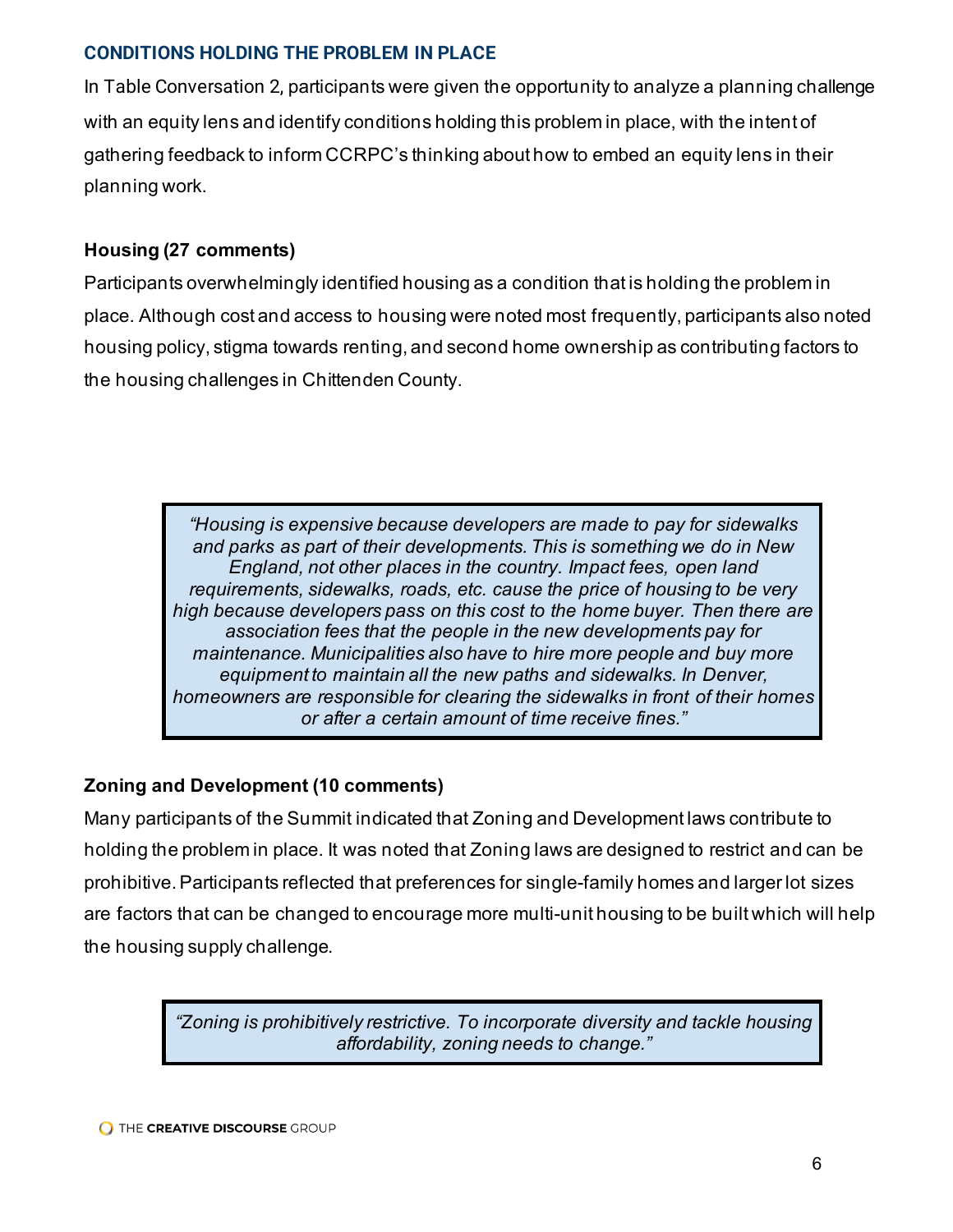# **Banking/Lending Structures and Practices (7 comments)**

Banking and lending structures and practices were noted by several Summit participants as a condition that holds the problem in place. Lack of credit history, creative lending practices, and regulation were mentioned as contributing factors in preventing immigrants and BIPOC individuals from access to home loans.

> *"Banks won't loan money to you if you don't have a credit history but as an immigrant how do you get that?"*

#### **Community/Stakeholder Engagement (7 comments)**

Several Summit participants believe that robust community and stakeholder engagement can have a positive impact and help gather creative ideas and solutions to many of the problems that affect the BIPOC community. It was also noted that concrete investments such as stipends and flexible scheduling must be made to ensure robust and regular community engagement.

*"People that have needs are working more, but can't speak out b/c working"*

#### **NIMBY (6 comments)**

The Not in My Backyard (NIMBY) phenomenon was noted by several Summit Participants as a condition that is holding the problem in place. Often residents of a neighborhood, who will likely have more resources, challenge affordable or denser housing in their local area which contributes to the lack of diversity.

> *"Because of homogeneous neighborhoods, it makes it challenging to see how other neighborhoods are faring."*

**Policy Change (5 comments)** Participants noted several places where policy change is needed in order to alleviate the racial disparities in housing and home ownership in Vermont. Updating curriculum, planning for growth and more equitable housing and development policies were noted examples.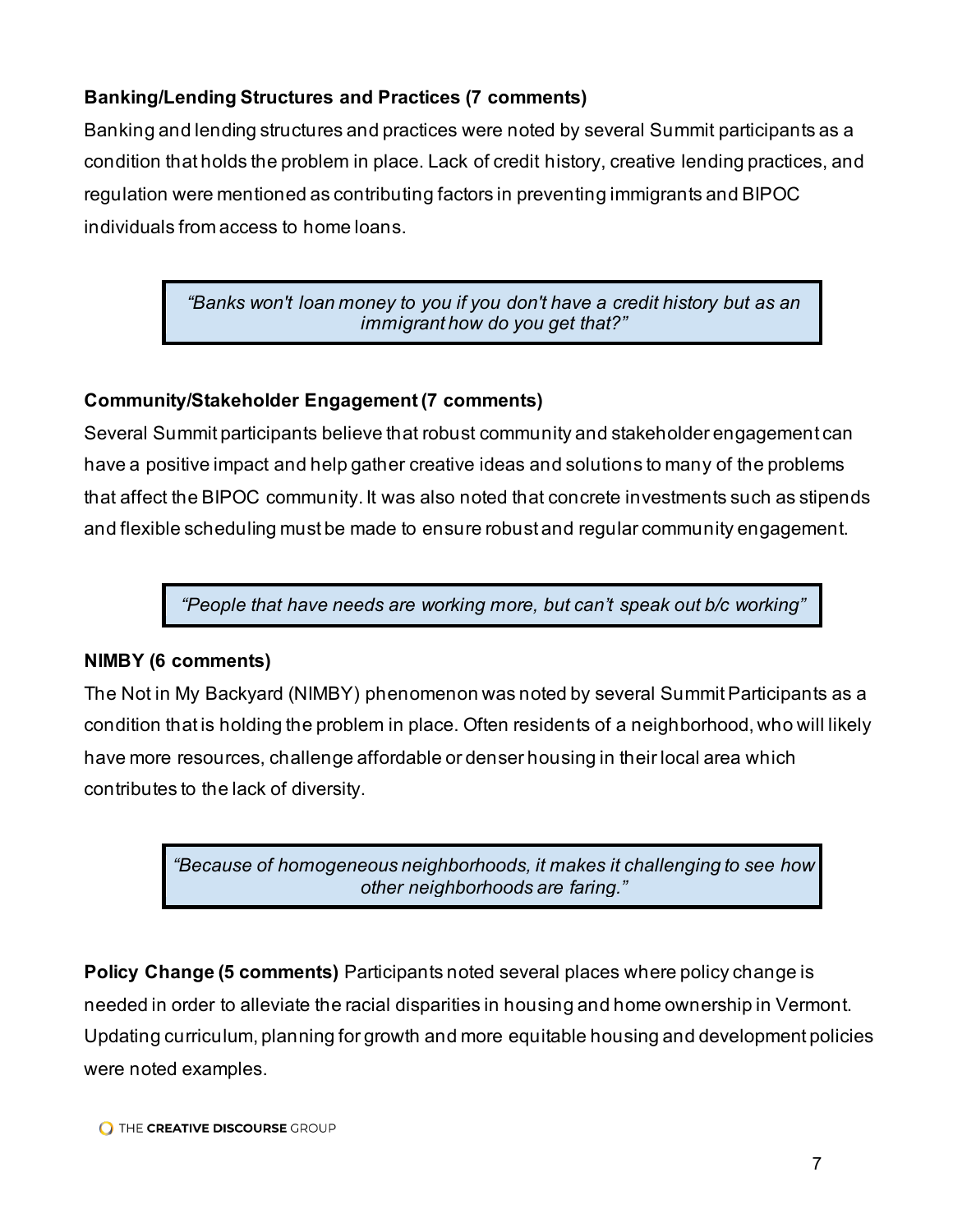*"Policy change is needed…[but] policy change is slow"*

**Education and Communication (4 comments)** Participants pointed out that there is a lack of consumer education about processes like banking/lending, as well as a need to help people understand the ways that structures and past practices like zoning regulations have created unequal access to housing.

> *"People get angry and want change, but then zoning changes...are resisted by the community..."*

**Environment vs. Housing (4 comments)** A number of participants identified the struggle between preservation and development that exists in Vermont.

> *"Can we be green and have development? We want green spaces, but we also need development to address the affordability crisis."*

**Income (2 comments)** The disparity in income between BIPOC and white Vermonters was identified as a condition that is holding these issues in place.

*"[My] income is not allowing me to get the housing we want."*

**Uncategorized (14 comments)** The following suggestions were made by participants that did not fall into any specific category noted above, highlighting the wide range of conditions that contribute to racial disparities in Vermont housing and home ownership.

*"There is so much happening in our system...this is a long game"*